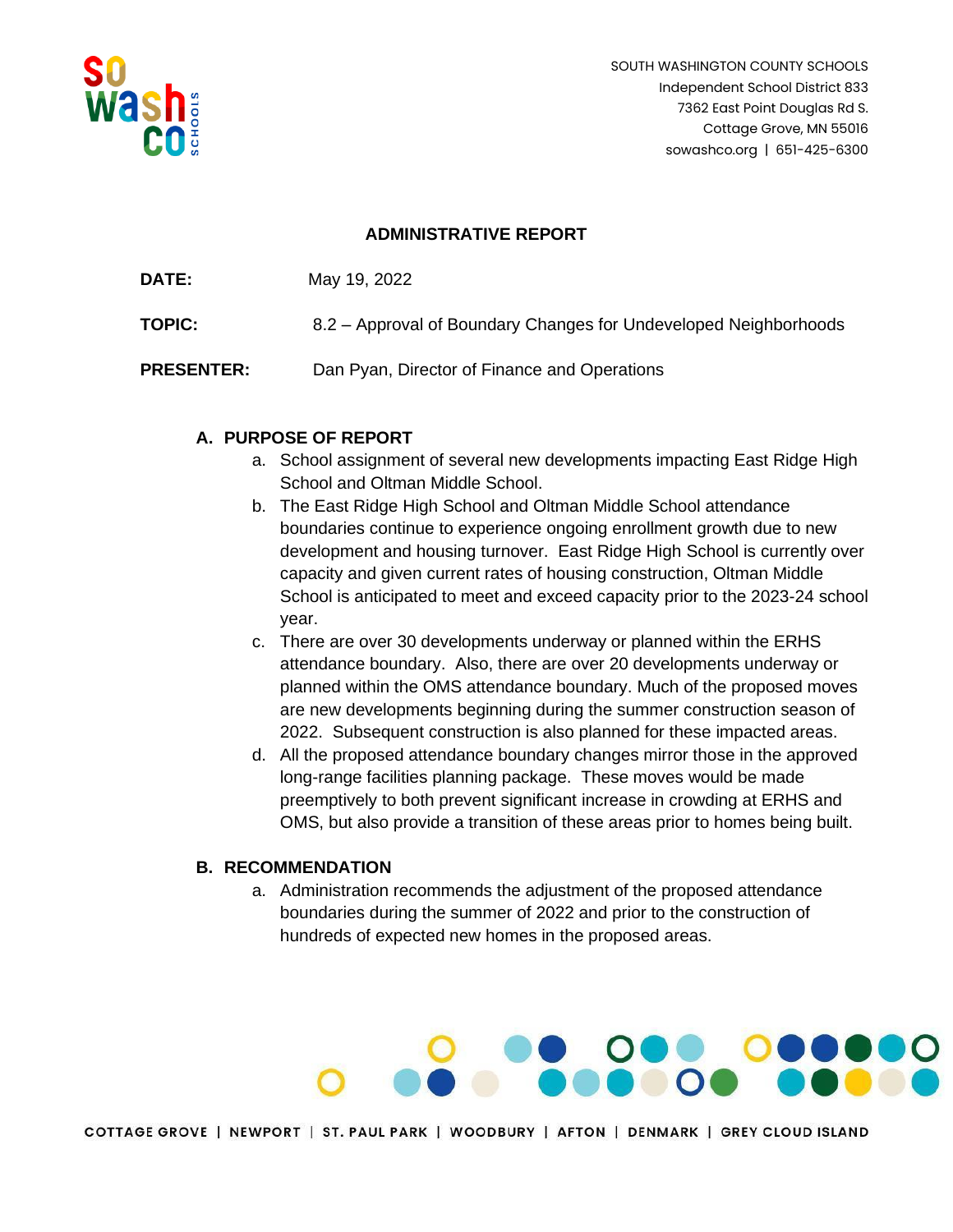



## **Portion Moving from ERHS to WHS Final WHS Boundary**











COTTAGE GROVE | NEWPORT | ST. PAUL PARK | WOODBURY | AFTON | DENMARK | GREY CLOUD ISLAND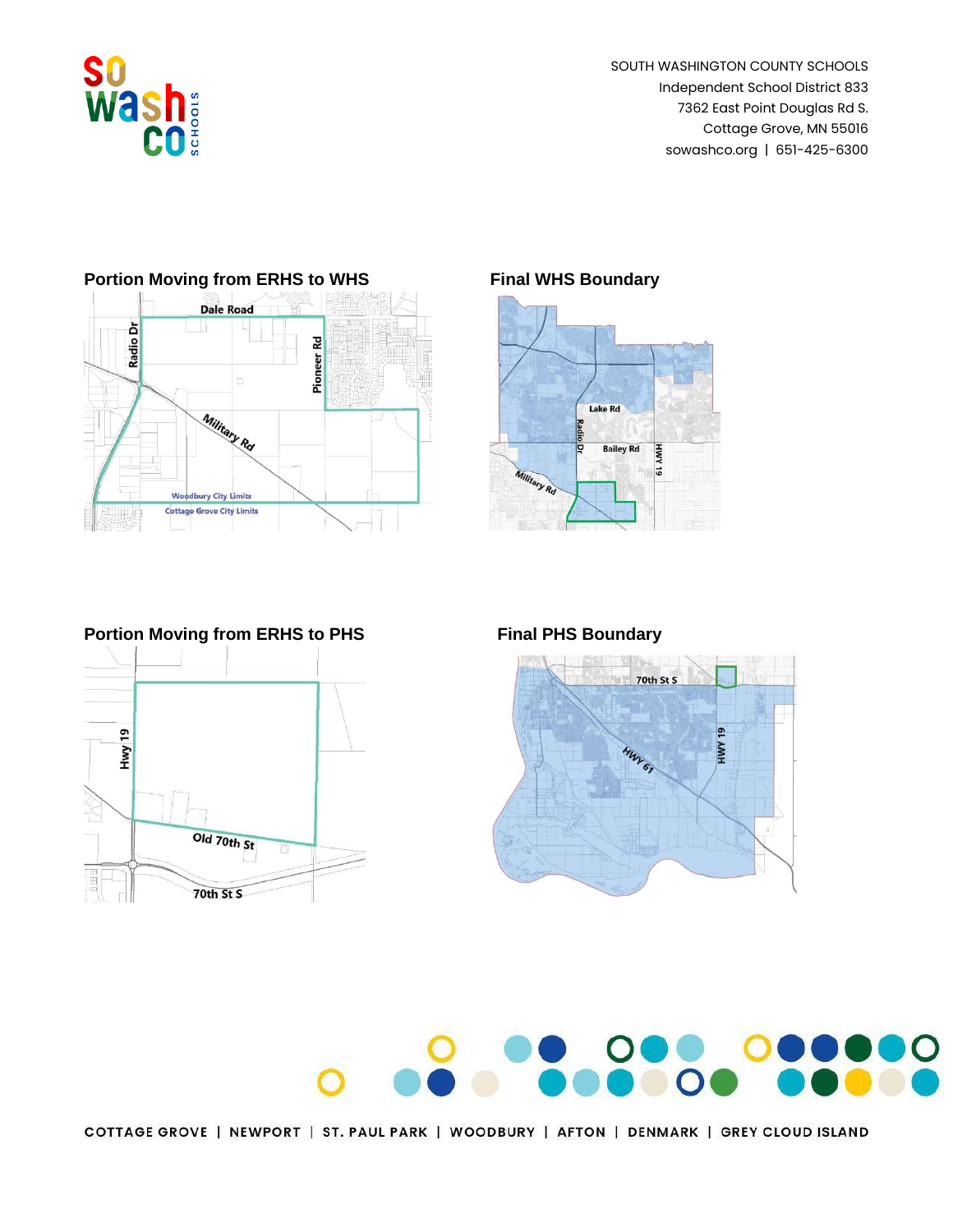

# Radio Dr Pioneer Dr

# **Portion Moving from OMS to WMS Final WMS Boundary**









COTTAGE GROVE | NEWPORT | ST. PAUL PARK | WOODBURY | AFTON | DENMARK | GREY CLOUD ISLAND